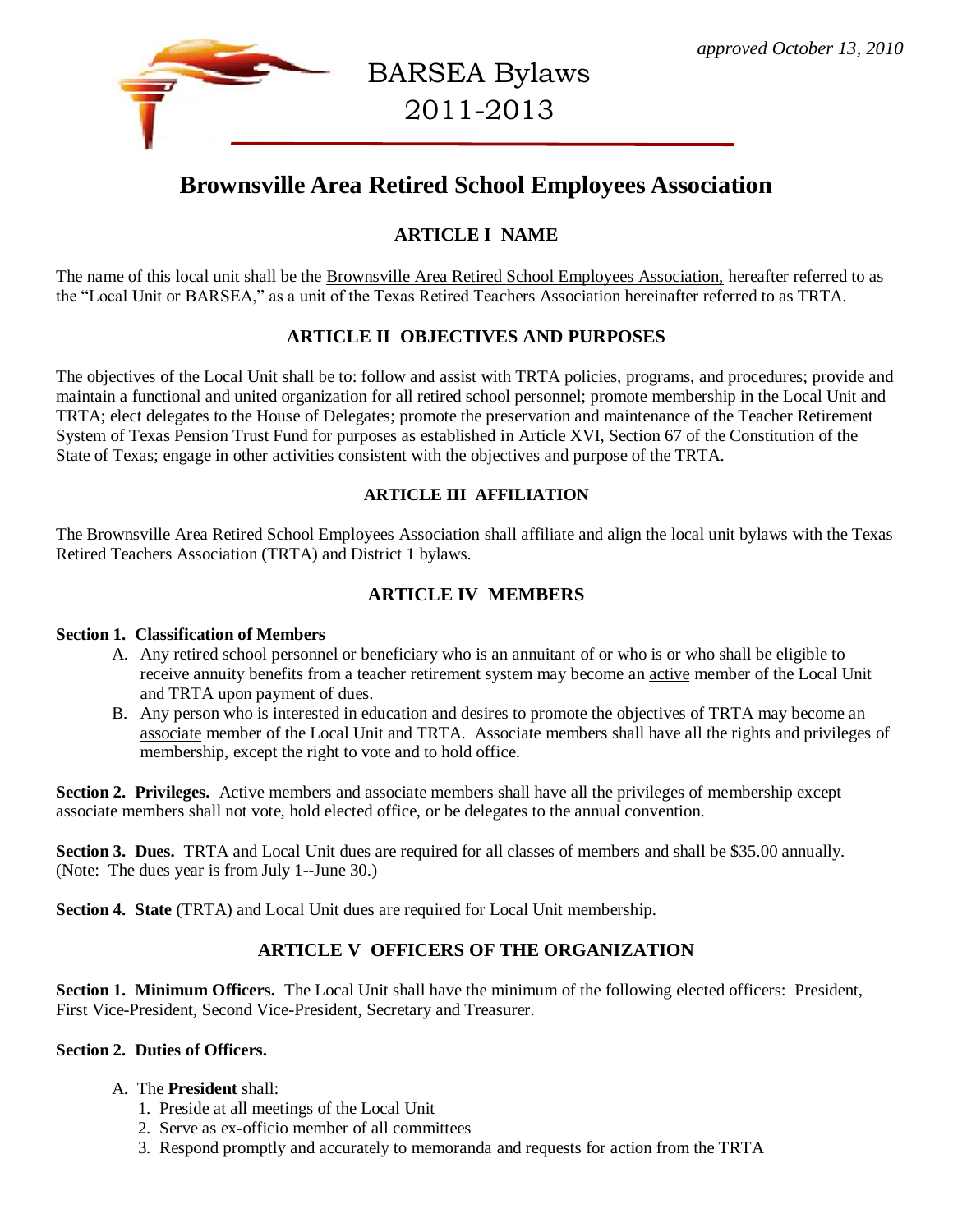Administrative Office and from the District;

- 4. Regularly inform the local membership of TRTA, District, and Local Unit activities;
- 5. Provide an interesting program at each meeting;
- 6. Invite the District President and local legislator(s) to attend at least one meeting each year;
- 7. Facilitate award nominations from the Local Unit;
- 8. Appoint the chairmen of all committees, except the nominating committee, in sufficient time to send the committee chairmen to the Spring Leadership Training Conference in the respective TRTA District;
- 9. Serve as coordinator of the Awards Program for the Local Unit and distribute Local Unit awards;
- 10. Submit the names of elected officers to TRTA and District by March 1;
- 11. Perform other administrative and public relations tasks as outlined in the TRTA Leadership Manual, the TRTA Local Unit Presidents Manual, and other duties necessary to fulfill the objectives of TRTA.
- 12. Serve as delegate to the annual TRTA Convention.

#### B. The **First Vice-President** shall:

- 1. Preside at meetings of the Local Unit in the absence of, or at the request of the Local Unit President, and act for the President in his or her absence or inability to serve;
- 2. Serve as chairman of the Membership Committee and appoint its members;
- 3. Assign specific responsibilities to subcommittees for retention, recruitment, and re-enrollment;
- 4. Keep the District Membership Committee Chairman informed of member status and activities; and
- 5. Perform other such duties as necessary to fulfill the objectives of TRTA.

#### C. The **Second Vice-President** shall:

- 1. Preside at meetings in the absence of, or at the request of the President and First Vice-President;
- 2. Serve as chairman of the Public Relations Committee and Children's Book Project and appoint its members;
- 3. Perform such other duties as necessary to fulfill the objectives of TRTA.

#### D. The **Secretary** shall:

- 1. Record and keep an accurate permanent file of the minutes of all general meetings, as well as those of the Executive Committee in accordance with the guidelines established in the TRTA Leadership Manual;
- 2. Have available for reference at all meetings a copy of the unit bylaws and a list of officers and committees;
- 3. Have charge of such correspondence as is delegated by the President or the Board of Directors;
- 4. Keep on file all incoming communications and copies of all outgoing correspondence;
- 5. Make sure that copies of relevant correspondence and other materials are sent to the appropriate TRTA Officers and/or District officers and staff;
- 6. Forward to TRTA and to the District office all appropriate information, including names and addresses of officers and committee chairmen.

#### E. The **Treasurer** shall:

- 1. Collect, deposit and record the receipt of dues and other monies. Forward dues to TRTA monthly, except in January and February, and to the District twenty-five cents, or \$0.25, per member annually, as required by District bylaws;
- 2. Pay all bills provided for in the budget or confirmed by the President.
- 3. Checks written on the Local Unit account must have the signatures of the treasurer and one other elected officer;
- 4. Keep a proper set of books and present those books for an annual audit;
- 5. Present a financial report at the annual meeting and at such other times as requested by the Executive Committee;
- 6. Prepare annual budget for the coming year with the Executive Committee. The budget shall be presented to the membership in September for final approval.
- 7. Provide current membership data to president and membership chairman (First Vice-President);
- 8. Prepare financial reports for regular meetings;
- 9. Perform other such duties as necessary to fulfill the objectives of TRTA.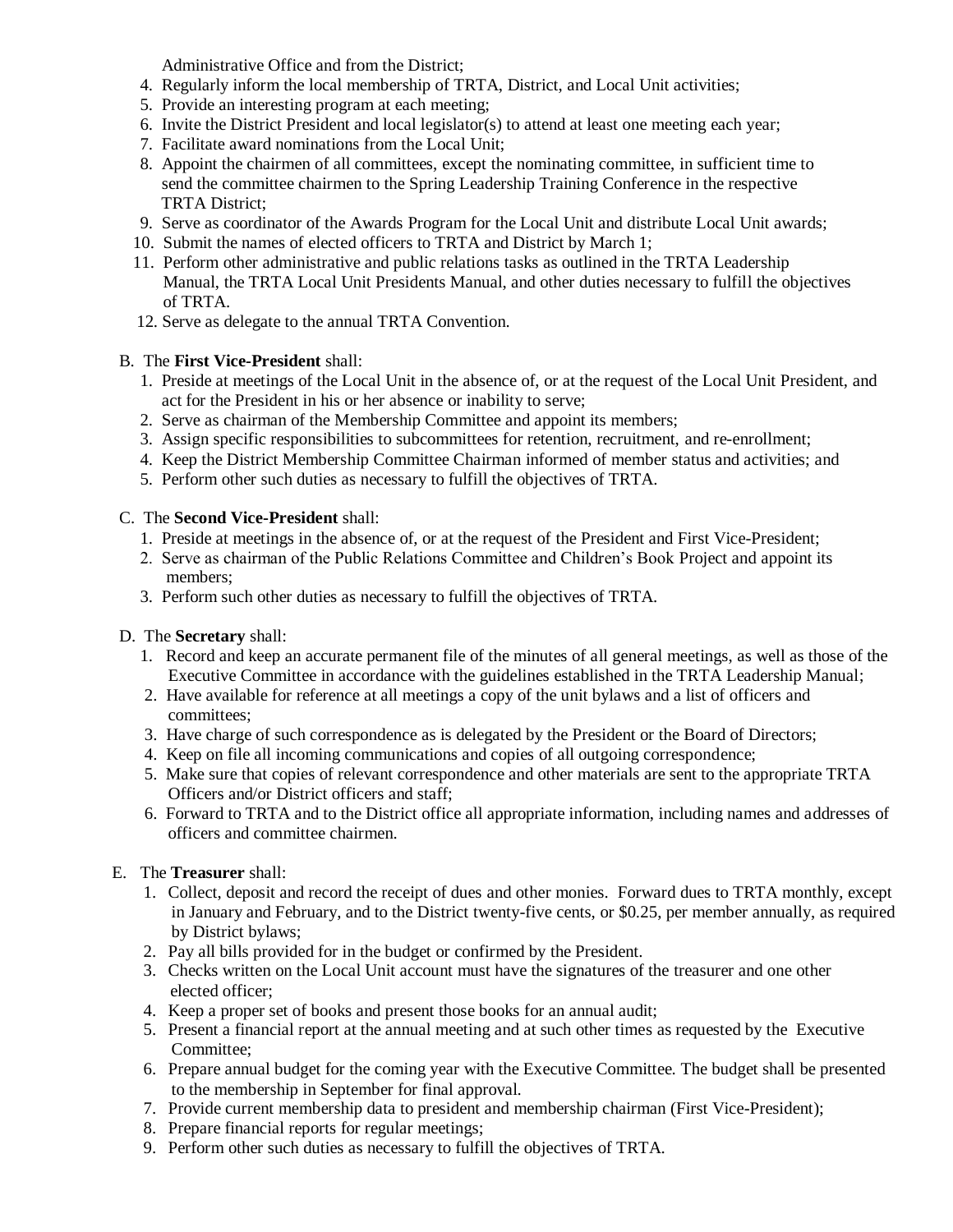10. File annual reports to the Internal Revenue Service.

# **ARTICLE VI MEETINGS**

**Section 1. Meetings.** There shall be a minimum of six (6) meetings annually for the purpose of adoption of the audit, election of officers and other business as necessary, the dates and places of the meetings to be determined by the Executive Committee.

**Section 2. Voting Members.** The voting members shall be active members whose dues are current. Associate members shall have all the rights and privileges of membership, except the right to vote, hold office, or be delegates to the annual convention.

**Section 3. Special Meetings.** Special meetings may be called by the President or by a majority of the Executive Committee.

**Section 4. Quorum.** A quorum shall consist of 50 members. (The quorum should be determined by selecting a number of members that has consistently been present at the meetings.) The number should be small enough so that meetings are not canceled because of the lack of a quorum—whatever the number is that represents about 20% of total membership.

# **ARTICLE V11 NOMINATIONS AND ELECTIONS**

**Section 1. Composition.** The nominating committee shall consist of the immediate past president as chairman and four other members.

**Section 2. Duties.** The nominating committee will report at the November meeting, providing at least one name for each vacancy. Nominations from the floor are permitted.

**Section 3. Elections** shall be held every other February. Election shall be by ballot, but if there is only one nominee for a vacancy, election for that office may be by voice. Newly elected officers shall be trained at their respective TRTA District Spring Leadership Training Conference.

**Section 4. Terms of Office.** All officers shall take office on July 1. All officers shall serve a term of two years, or until their successors are elected and take office.

**Section 5. Vacancy.** A vacancy in the office of President shall be filled by the first vice-president; a vacancy in any other elected office shall be filled for the unexpired term by the Executive Board. A person who becomes an officer by virtue of filling a vacancy in that office shall be eligible for re-election to that same office.

# **ARTICLE VIII BOARD OF DIRECTORS**

**Section 1:** The Board of Directors shall include the officers of the unit and the chairmen of the standing committees.

**Section 2:** The Board of Directors shall carry on the business of the unit.

**Section 3. Meetings.** The Board of Directors shall meet at least twice (each year) and other times as deemed necessary.

**Section 4. Quorum.** A majority of the Board of Directors shall constitute a quorum.

### **ARTICLE 1X EXECUTIVE COMMITTEE**

**Section 1. Composition.** The Executive Committee shall consist of the elected officers and immediate past president, and shall transact the urgent business of the Local Unit between regular membership meetings, subject to the bylaws. The appointed non-voting members shall be the historian and the parliamentarian as chairman of the bylaws committee.

**Section 2. Meetings.** The Executive Committee shall have emergency power to act for the Board of Directors.